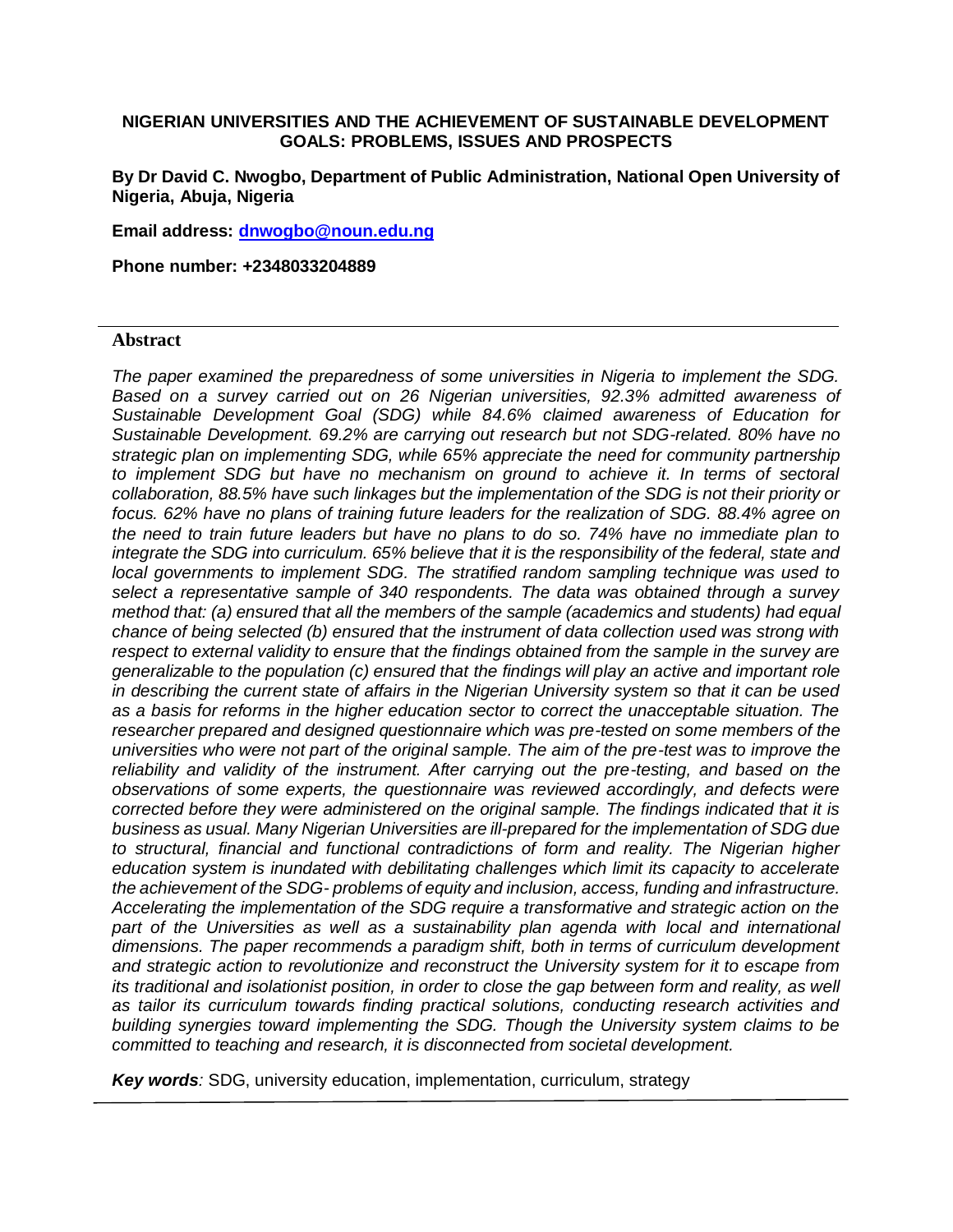#### **1.0 Introduction**

Following the failure of many nations to address the goals specified in the Millennium Development Goals whose timeframe expired in 2015, the United Nations came up with the Social Development Goals as a panacea for confronting the challenges of development, facing many nations of the world, especially the Less Developed Countries. The Sustainable Development Goals which are seventeen (17) in number, addresses most of the challenges bedeviling the poor countries. The goals are: 1. End poverty in all its forms everywhere 2. End hunger, achieve food security and improved nutrition and promote sustainable agriculture 3. Ensure healthy lives and promote wellbeing for all at all ages 4. Ensure inclusive and equitable quality education and promote lifelong learning opportunities for all 5. Achieve gender equality and empower all women and girls 6. Ensure availability and sustainable management of water and sanitation for all 7. Ensure access to affordable, reliable, sustainable and modern energy for all 8. Promote sustained, inclusive and sustainable economic growth, full and productive employment and decent work for all 9. Build resilient infrastructure, promote inclusive and sustainable industrialization and foster innovation 10. Reduce inequality within and among countries 11. Make cities and human settlements inclusive, safe, resilient and sustainable 12. Ensure sustainable consumption and production patterns 13. Take urgent action to combat climate change and its impacts 14. Conserve and sustainably use the oceans, seas and marine resources for sustainable development 15. Protect, restore and promote sustainable use of terrestrial ecosystems, sustainably manage forests, combat desertification, and halt and reverse land degradation and halt biodiversity loss 16. Promote peaceful and inclusive societies for sustainable development, provide access to justice for all and build effective, accountable and inclusive institutions at all levels 17. Strengthen the means of implementation and revitalize the global partnership

These goals are very vital for the development of the world's poorest countries. Higher education will play a critical role in achieving these goals. This is why emphasis is being placed on the contributions of Nigerian Universities to the achievement of the SDGs. The questions that should be asked are: Are the Nigerian Universities structurally and capacity-wise prepared to contribute to the achievement of the goals; In what ways have they shown commitment to the achievement of the SDGs; and are there constraints facing Nigerian Universities that will hinder the achievement of the SDGs. Given the foregoing background, the broad objective of this study is to analyze Nigerian Universities and the achievement of Sustainable Development Goals: problems, issues and prospects.

## **2.0 Objectives of the study**

The specific objectives are:

1 To examine the implementation of Sustainable Development Goals (SDGs) in selected Nigerian **Universities** 

2 To identify the constraints and challenges affecting the implementation of SDGs in Nigerian **Universities** 

3 To evaluate the prospects or otherwise of realizing the targets by 2030

4 To proffer recommendations aimed at enhancing the prospects of implementing the SDGs in Nigerian Universities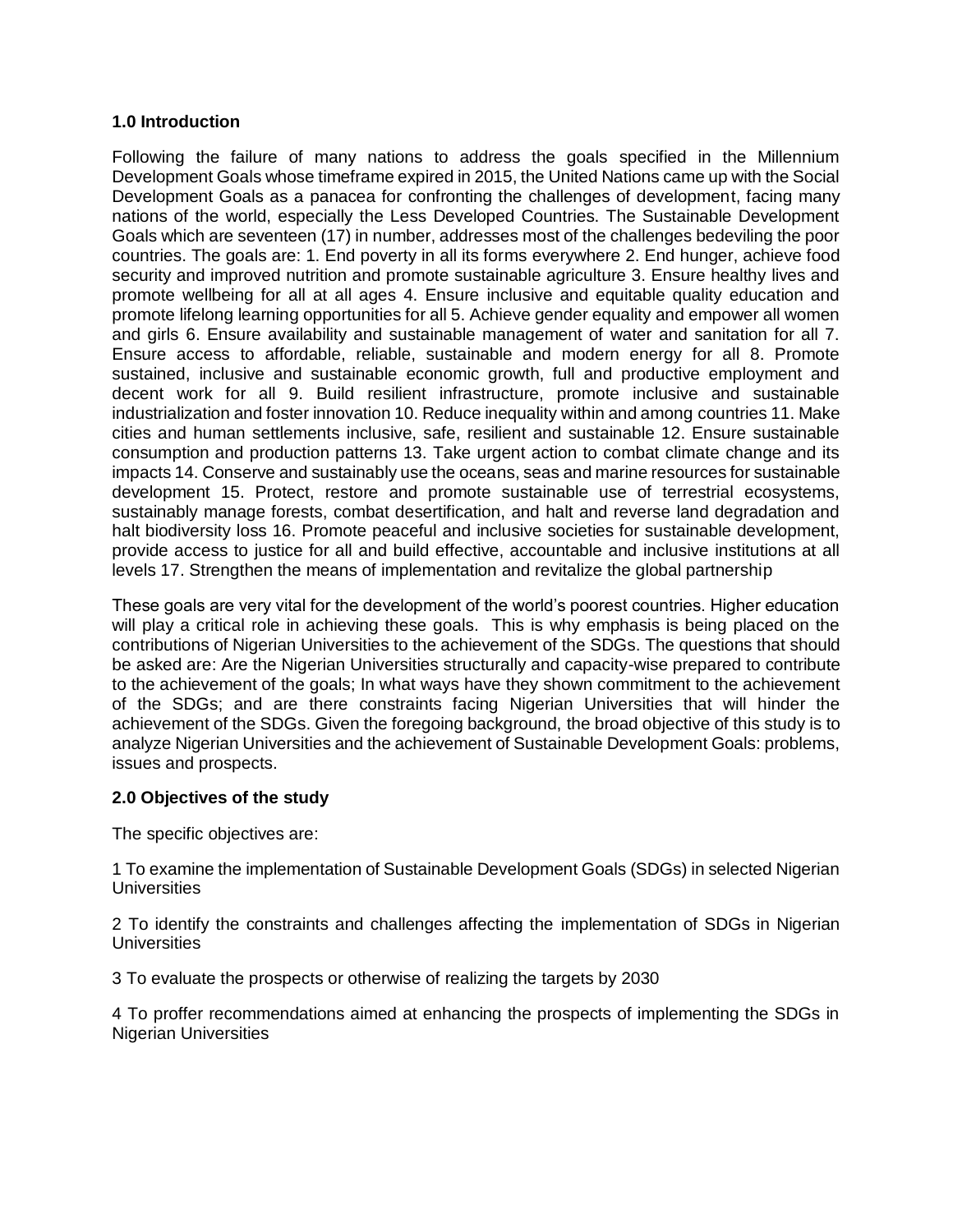#### **3.0 Methodology:**

The target population for the study was 500. A representative sample of 340 was selected, using stratified random sampling technique. The aim was to elicit responses from academic staff from Faculties, Departments, staff as well as students in the selected Universities. This ensured that a representative sample of 340 was obtained to represent academic staff, administrative staff and students in the University community. The stratified random sampling design ensured that there were academic staff members from each of the departments. In each department, the staff members in the sample were randomly selected from the total population to reflect the target of the sample. The data was obtained through a survey method that: (a) covered all the members of the population which ensured that all the target groups in the population had equal chance of being selected (b) the instrument of data collection used was strong with respect to validity by measuring the variables that it was designed to measure. This was ensured by involving other experts or specialists who validated the instrument by vetting the questions contained in the questionnaire instrument to ensure that the findings obtained from the representatives in the survey can be generalized to the population of study. The researcher prepared and designed questionnaire which was pre-tested on some members of the university who were not part of the original sample. The aim of the pre-test was to improve the reliability and validity of the instrument. After carrying out the pre-testing, and based on the observations of the experts, the questionnaire was reviewed, and minor defects were corrected before they were administered to the original sample. The questionnaire covered such several themes like staff members biodata, involvement in research and the type of research, curriculum development, participation in community service, awareness of SDGs, area of research activity covering SDGs, development of strategic plan for SDGs and what measures could be adopted to facilitate the implementation of SDGs before 2030 timeline.

## **4.0 Institutional awareness of SDGs**

92.3% admitted knowledge and awareness of Sustainable Development Goal (SDG), while 6.7% claimed lack of awareness of the goals. Findings indicate that Nigerian Universities have knowledge of the SDGs but many regards the SDGs as the responsibility of the government to implement. Consequently, they are yet to integrate the SDGs into the curriculum as well as adopt a strategic plan of action for the achievement of the SDGs. All over the world, universities are known as the purveyors of knowledge. They act as catalyst for societal transformation and development because of the role they play in carrying out the traditional function of teaching, research and innovation. The emergence of the Sustainable Development Goals (an offshoot of the MDGs) in 2016, initiated and developed by the United Nations as a framework of action for implementation from 2016 to 2030, has further tasked the capacity of the universities to play the expected role as facilitators in the achievement of the MDGs. Against the foregoing background, how prepared are the Nigerian universities in accelerating the SDGs implementation? The study unraveled the internal structural contradictions (the disconnect between form and reality) of the Nigerian university system which depicts Nigerian universities as ivory towers with lofty ideals, but standing alone, without impacting their environment and without fulfilling their statutory and functional role of creatively impacting the lives of the people and communities around them. In summary, findings further show that the Nigerian university is ill-prepared.

The institutional awareness of the existence of the SDGs has not created the necessary catalytic basis for stimulating positive action towards realizing the goals. Not many Universities are willing to domesticate the SDGs as a panacea for solving societal problems. Creation of awareness is very vital in the successful implementation of goals or agenda. Besides, awareness is very important in galvanizing groups, organizations, the community and individual, and if the SDGs must achieve the required transformation, then the University must focus on mobilization and the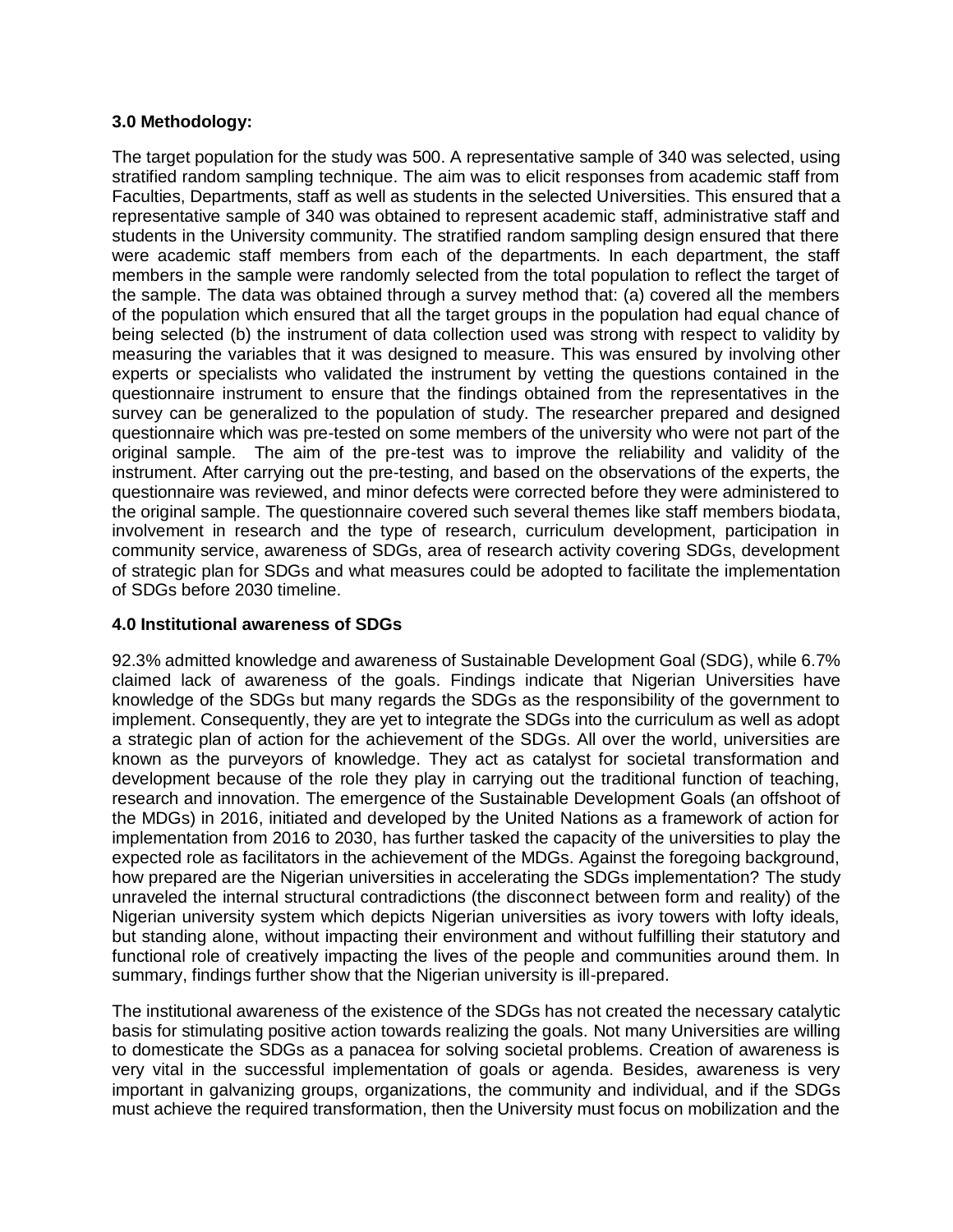operationalization of the concept of SDGs as a factual phenomenon for bringing about the necessary transformation in the lives of the people. The 21<sup>st</sup> Century has globalized developments like human and socioeconomic development as plausible issues in modern times, whose neglect have dire consequences for not only nations but also the globalized community. We are constrained to argue that Universities in developing nations lack a robust culture of information gathering and dissemination as vital vehicle of breaking the shackles of ignorance which constitute a barrier to the mass mobilization of individuals and groups, necessary for creativity and innovation. Creativity and innovation are very central to the realization of the SDGs. The fact that the Universities have not adopted the SDGs as global plan of action shows that the philosophical basis for implementing SDGs in Nigerian Universities is lacking in both theoretical and empirical conceptualizations which bothers on inactivity and refusal to key in to the global agenda. The fact that the Universities are not engaging in advocacy about the SDGs and in the act of publicizing the SDGs reduces the prospects of attaining them through sensitization using newsletters, flyers, bulletins and handbills. This presupposes that there is no community education, promotion of exchange of information among universities, experience and ideas. Building a knowledge and information infrastructure is very critical to institutionalizing the basis for implementing the SDGs.



Chart 1: The chart above shows that there is greater percentage in the awareness of SDGs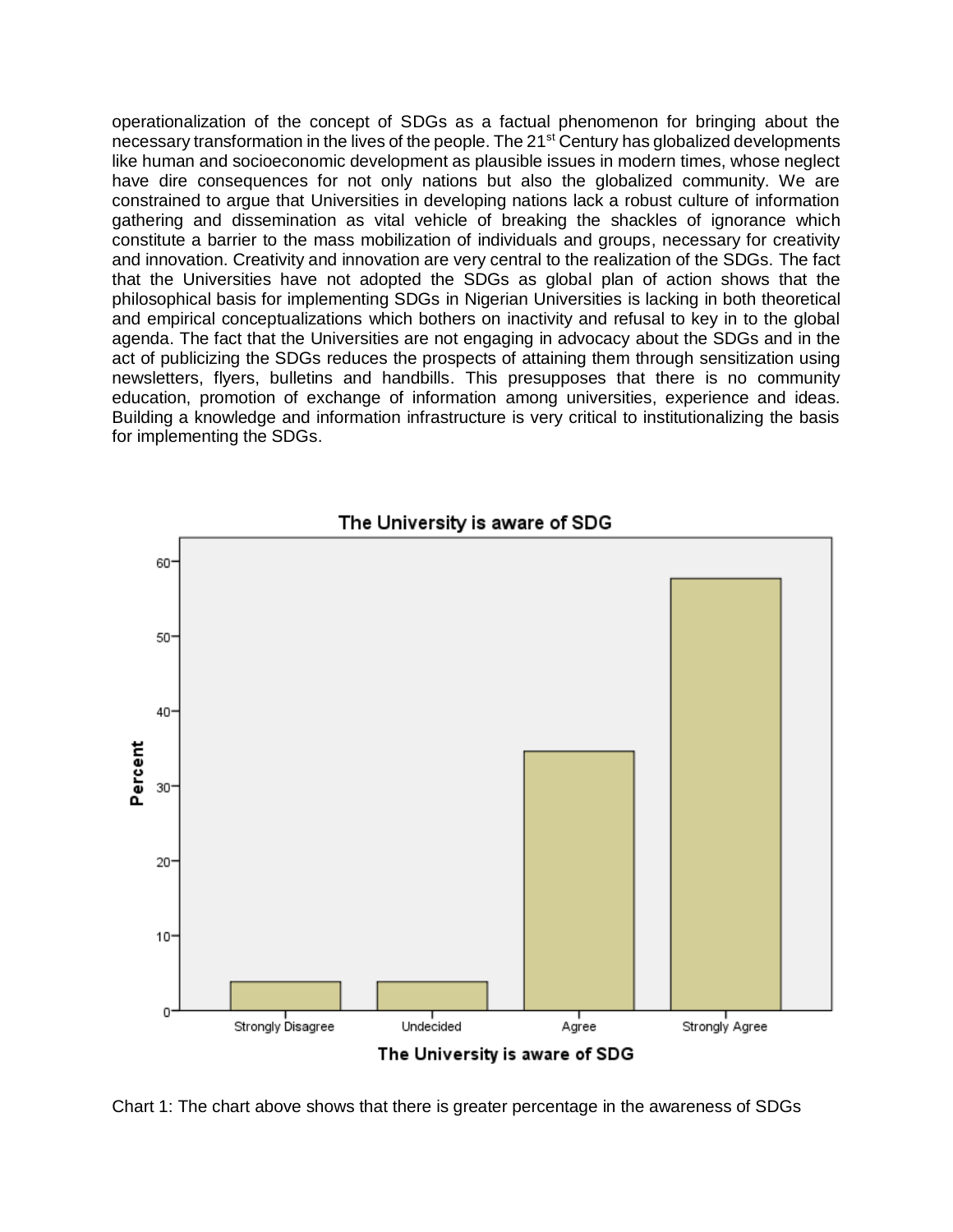

The University is aware of Education for Sustainable Development

Chart 2: The chart above also shows that there is greater percentage in the awareness of Education for Sustainable Development in SDGs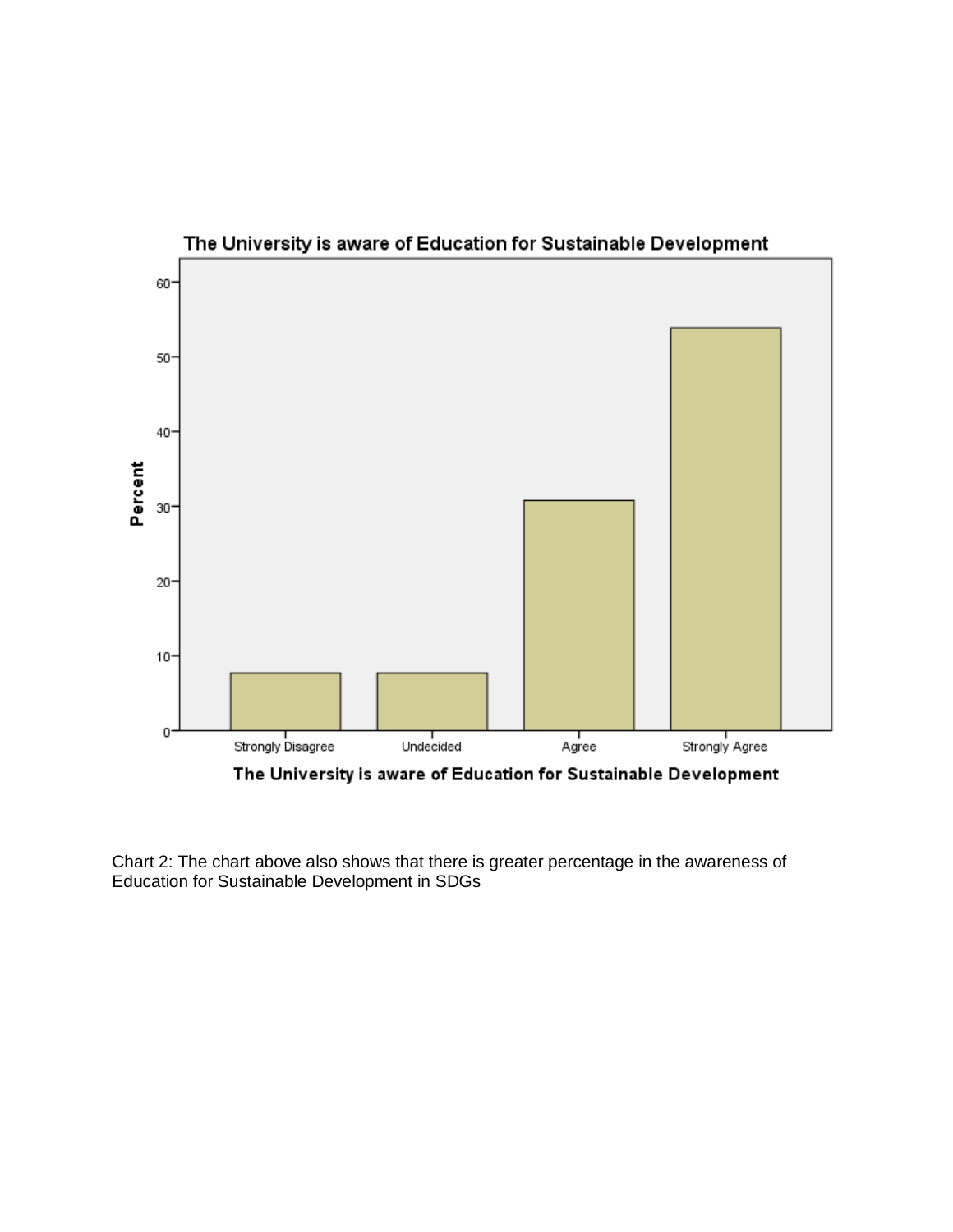#### **5.0 Research activity on SDGs**

Universities all over the world perform three core functions of research, learning, teaching, and community service (Sukati, 2007). The researches carried out by academics are used as the basis for promotion of staff to senior ranks. Higher education needs to be at the centre of attaining Education For All and the SDGs by producing the trained human resources needed for carrying out the research and development activities relevant to these goals, providing services and monitoring programme activities (Sikwibele, 2007). According to Fourie (2003), whereas stronger emphasis on one or more of these functions has characterized the development of the University at different times, individual institutions have seldom succeeded in maintaining an acceptable balance between the three functions. Concerns have therefore been expressed as to why the Universities have failed to pursue the core function, despite the expertise among their staff. Within the current social, economic, cultural and political context, Universities and their academic staff have been under increasing pressure to demonstrate their usefulness and relevance to the development needs of their societies. Universities are therefore expected to demonstrate this relevance through their teaching and learning, research and community service. Through their research efforts, Universities are supposed to champion the implementation of the SDGs through rigorous research activity. 69.2% of academics in Universities in Nigeria are carrying out researches but these researches are not tailored to overcoming the social, economic and environmental challenges depicted by the SDGs, while 30.8% are yet to commence research activity for the year. No research policy or framework of research plan has been developed by Nigerian Universities to emphasis the overriding importance of the SDGs as a panacea for solving societal problems. There are also no research incentives adopted by Nigerian Universities to motivate and reward academics (by way of promotion) who carry out research on the SDGs. Besides, there is no inter-University collaboration designed to exploit the mechanism of research as a platform for innovation and creativity. The low level of research in Nigerian Universities and the apparent lack of application of research findings is responsible for the decadent state of Nigerian Universities and the society. A stable and rigorous culture of scientific research is yet to evolve and be embedded in the academic culture of Nigerian Universities. Apart from the dearth of policy on research activity, funding is a constraint. Nigerian Universities are bedeviled by the low financial capacity. In many cases, there are institutional intervention funds set aside by government, but the stringent conditions attached to accessing these research funds make it difficult if not impossible for these research fund to be accessed and utilized for research funding. Many times, there are gaps in timeline between the application for the fund and when the fund is finally released. This places a limitation on academics who are desirous of conducting research, because it incapacitates the availability of funds at the disposal of those who want to conduct research. This situation discourages academics who want to conduct research. Thus, Nigerian Universities have not provided the research capacity as well as serve as a centre for knowledge and provider of much needed professional and community services. None of these researches was based on the Millennium Development Goals and its successor, the SDGs. Compare this figure with the level of research activity that takes place in Havard and other notable Universities in the world.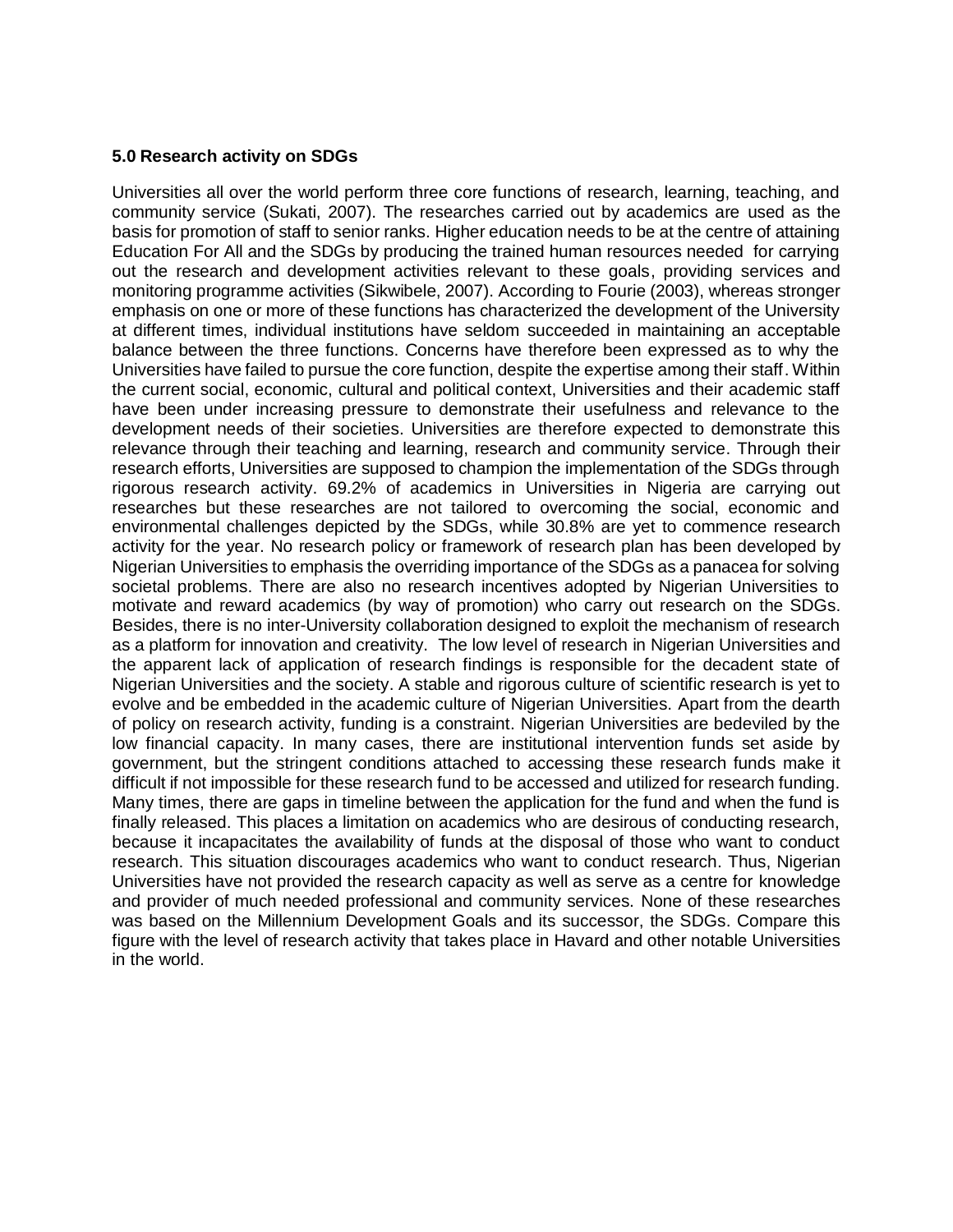

Chart 3: The chart above shows that Nigerian Universities did not adopt a policy on research activities on SDGs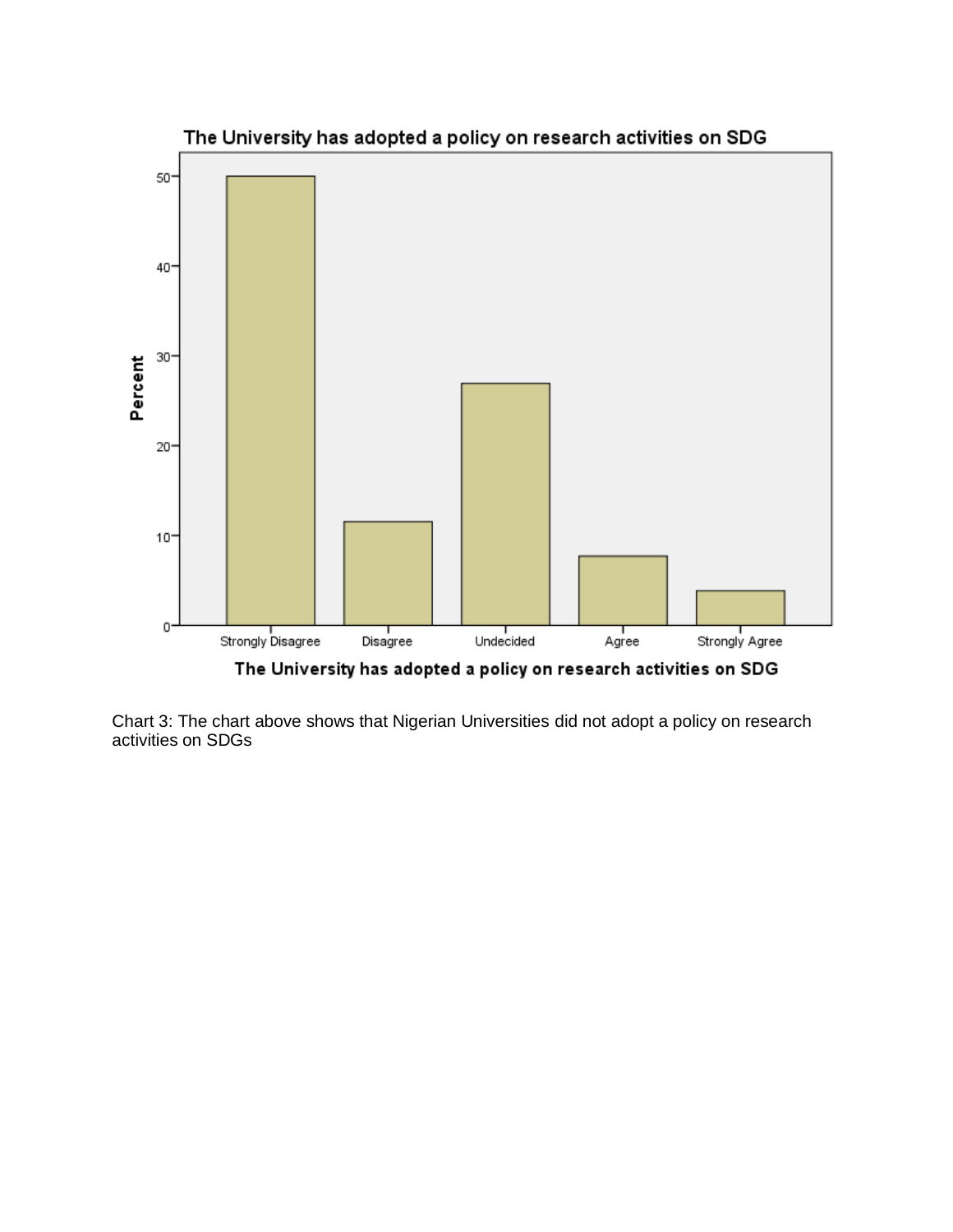

Chart 4: The chart above shows that Nigerian universities are not motivating lecturers to research on SDGs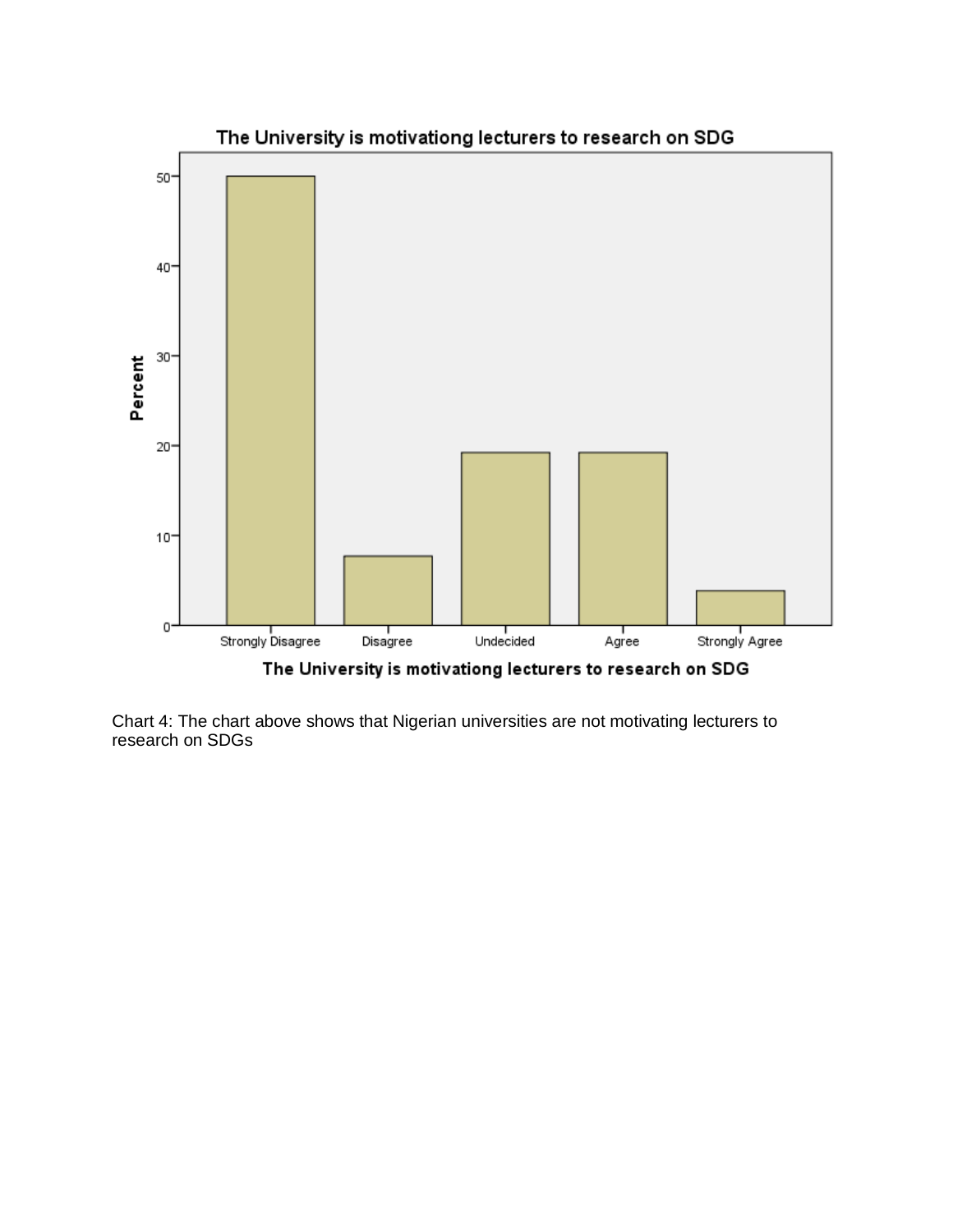

Chart 5: The chart above shows that academics departments in Nigerian Universities are not involved in research on SDGs

## **6.0 Strategic plan for SDG implementation**

80% of Nigerian Universities have no Strategic Plan on the implementation of the SDGs. Strategic planning is an [organization's](https://en.wikipedia.org/wiki/Organization) [process](https://en.wikipedia.org/wiki/Business_process) of defining its [strategy,](https://en.wikipedia.org/wiki/Strategy) or direction, and making [decisions](https://en.wikipedia.org/wiki/Decision_making) on allocating its resources to pursue this strategy. It may also extend to control mechanisms for guiding the implementation of the strategy. 20% of Nigerian Universities have Strategic Plans but not directed on the implementation of the SDGs. They are supposed to come up with strategies to implement the SDGs, but this is not the case. Universities with their wide range of highly educated staff with expertise in different disciplines are supposed to come up with strategies on how to deal with societal problems but this has not been the case. The resources that government allocated to them towards helping them achieve their statutory obligation have not been efficiently utilized to ameliorate the problems of society. Strategic plans are designed to advance national development through the application of learning and research as well as promote learning by offering opportunities for advanced education to all suitable qualified persons, without distinction of race, gender, religion or political affiliation. Goal setting for the realization of the SDGs is not a primary concern for the Universities. Innovation and capacity building with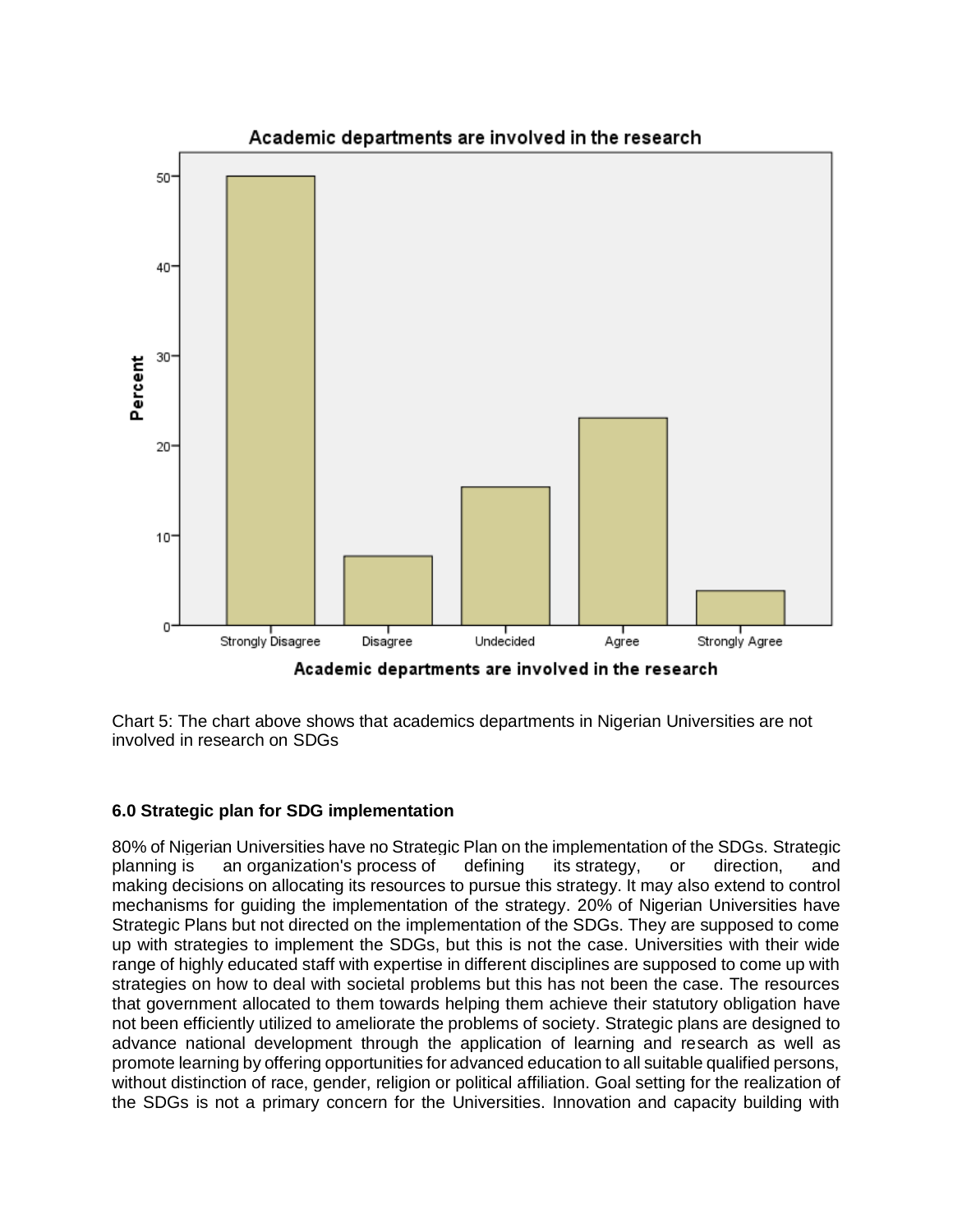respect to the implementation of the SDGs is also lacking They are also lacking in community service because of the disconnect between the Universities and the local communities. By their orientation, Universities are supposed to champion solutions to societal problems like poverty reduction, environmental degradation and illiteracy. For instance, the Millennium Development Goal (MDG) Number One focused on poverty reduction. The number one goal of poverty reduction was transposed into the SDGs. Poverty is still endemic in Nigeria and is relentlessly growing because of large scale unemployment, and that could be attributed to the inability of the Universities to raise a critical mass of manpower with  $21<sup>st</sup>$  Century skills to deal with the challenges of unemployment and poverty reduction. Strategic planning must emphasize strategic thinking. Strategic plans are supposed to emphasize strategic skills, goal setting, innovative and best good practices, expertise, skills acquisition and technological innovations directed at enhancing the relevance of Nigerian Universities to the society, and in particular to the communities around them. The problem of Nigerian Universities is their inability to factor the environment into their plans. They have remained ivory towers in concept and practice. This is why strategic leadership is lacking. Higher education leadership that is anchored on strategic visioning, data gathering and analysis, policy formulation and analysis is lacking and has affected the capacity of the Universities to rise up to the challenges of local and national development. In most cases, corruption and the pursuit of wealth has taken its toll on University education.

According to Adekanmbi (2007), Cox (2006) and Barnet (1990), universities emerged out of a need for junior and older scholars to search for knowledge, and identify a forum for testing out their theories and ideas. According to Iyang (2008), the traditional roles of Nigerian universities have been training of manpower for public administration, the professions and corporate needs. In the words of Ajayi (2003), university education is geared towards serving as power houses and think tanks for the continuous advancement of knowledge, the generation of innovative ideas, the development of the minds of the young and the old (through engagement in challenging intellectual work) and continuous engagement in issues concerning the survival of humanity. Ekeh (2003) saw the role of universities as a basic necessity which helps countries to rip off poverty, ignorance and disease. Universities achieve this through the inculcation in young people of requisite knowledge and skills in science, technology, arts and humanities. By so doing, university education ensures that qualified manpower is produced for proper management and development of different sectors of nation's economy, including education, health, transportation and industries. A common mistake made by universities engaged in strategic planning, for example, is to define their stakeholders solely as the groups located in the academic community: academic staff, nonacademic staff and students. What our universities consistently fail to include- except perhaps in a token and ineffective way- are the "end-users" of their products: the employers of their graduates, the contractors of their academic staff; those who provide resources to the higher education sector and who set the policies that govern it (Nwankwo etal, 2015). SDG-based strategic plans are lacking and there are no attempts to train the people and raise leaders who will champion the implementation of SDGs. Besides, awareness is not created to mobilize and galvanize the efforts of the citizens towards implementing the SDG through community participation, advocacy, information gathering, and data analysis.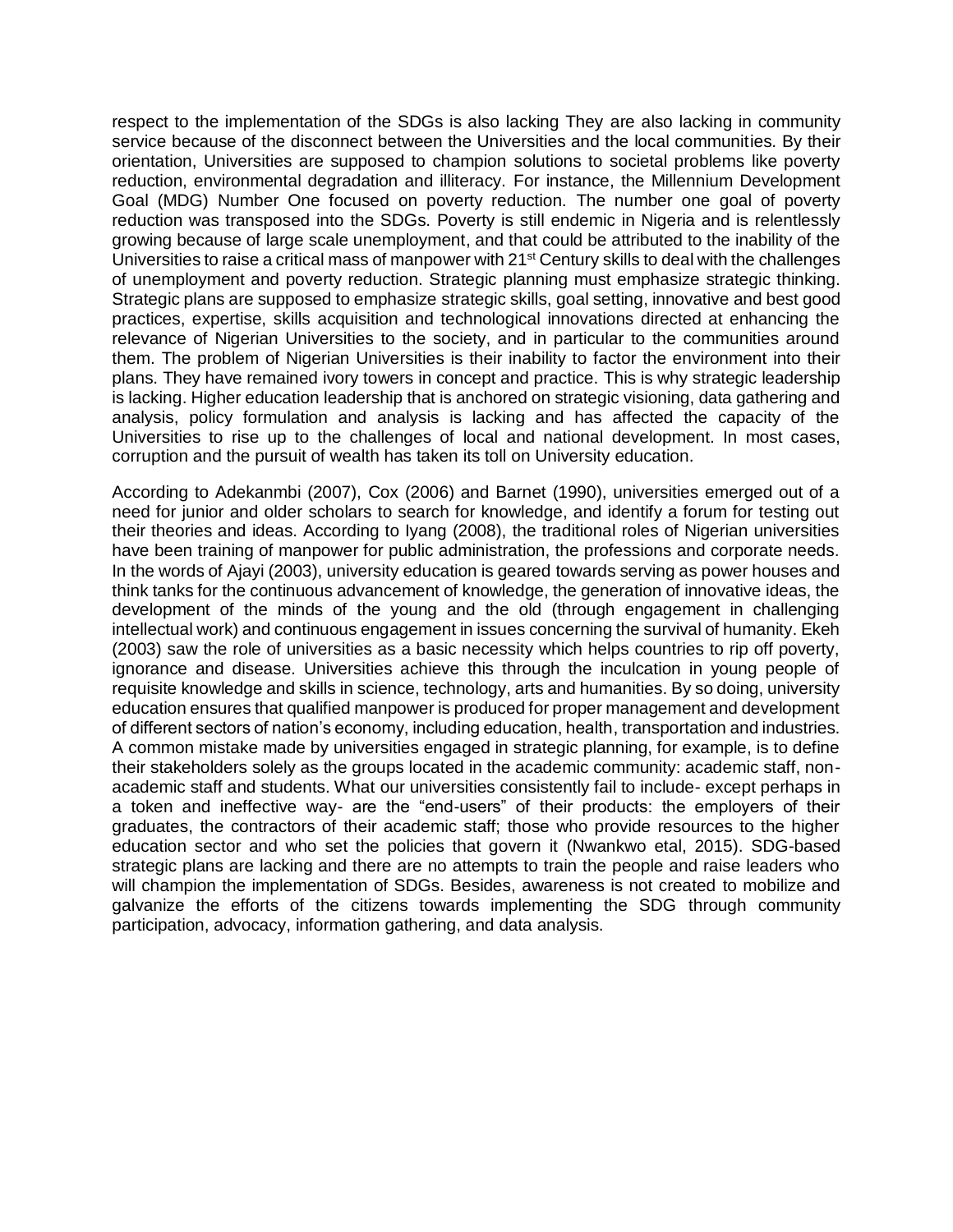

Non-SDG related researches are ongoing in the university

Chart 6: The chart above shows that Nigeria universities have no strategic plan for the implementation of SDGs

## **7.0 Integration of SDG into Curriculum**

69.2% have no immediate plan to integrate the SDG into curriculum. 30.8% have plans to review the curriculum to keep abreast with the dynamics of a changing national and international environment. 84.6% believe that it is the responsibility of the federal, state and local governments to implement SDG. There are no short- or medium-term plans to integrate the SDGs into the curriculum, research, governance, linkages and collaboration, community development and skill training. A major challenge that had bedeviled higher education in developing countries was the World Bank and international donor agencies' unilateral conviction of developing countries to pay less attention to higher education and pay more attention to basic education on the grounds that higher education is elitist and had lower social returns when compared with basic education. This view is; however, changing and African national governments are beginning to realize the need for Universities to play crucial role in the development process of community and national transformation. University education has therefore become an essential potential tool for social and economic emancipation from the shackles of ignorance, poverty and disease by inculcating into the people the requisite skills and competencies for overcoming the challenges of socioeconomic development; for harnessing the resources of the society and by raising a generation of leaders who are concerned about the realization of a paradigmatic change of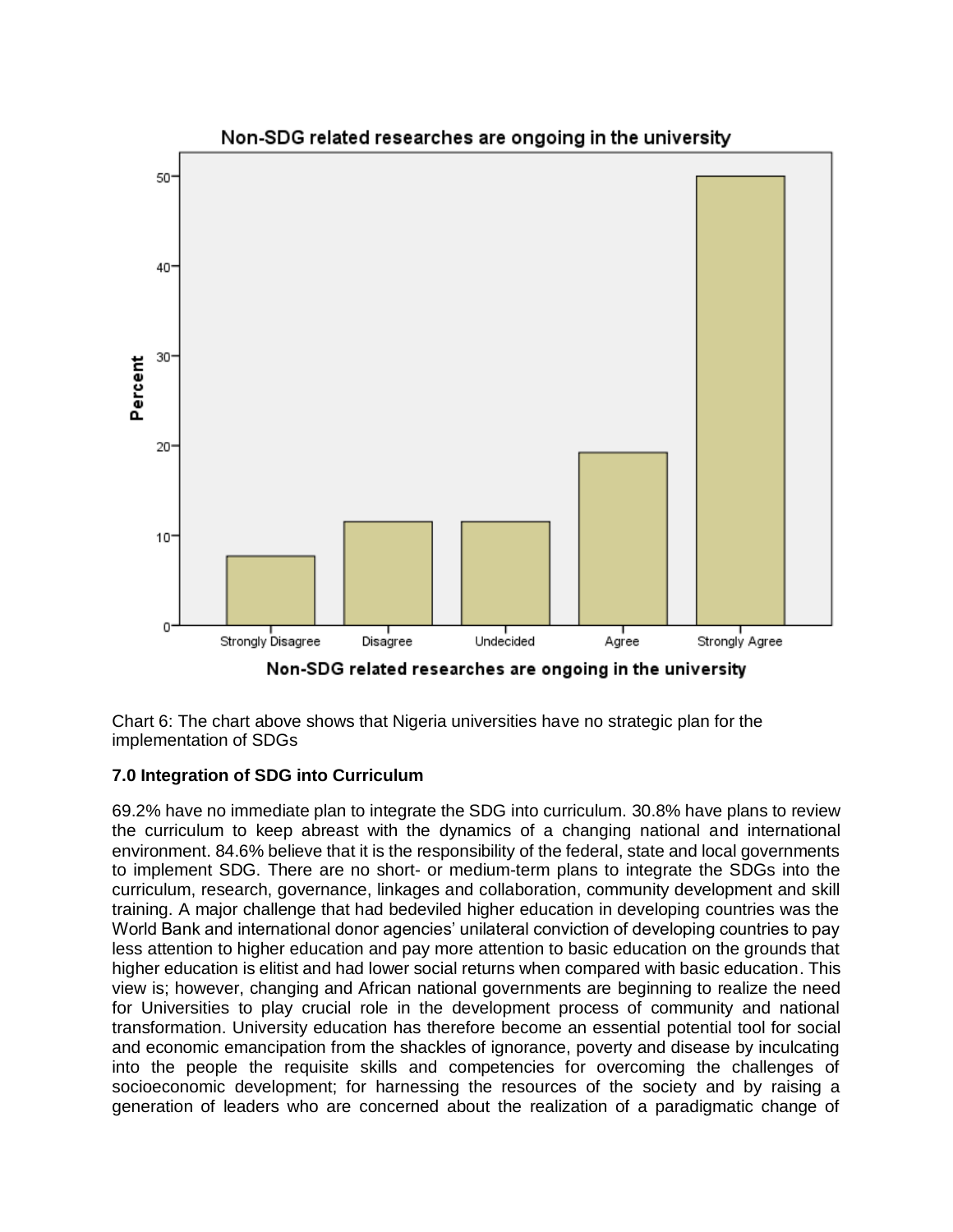national development, with emphasis on human capital development. It was in line with this realization that the Federal Government of Nigeria (FGN, 2004) declared succinctly in the National Policy on Education as follows:

The goals of tertiary education (university inclusive) shall be to:

- Contribute to national development through high level relevant manpower training;

Develop and inculcate proper values for the survival of the individual and society;

- Develop the intellectual capability of individuals to understand and appreciate their local and external environments;

- Acquire both physical and intellectual skills which will enable individuals to be self-reliant and useful members of the society;

- Promote and encourage scholarship and community service;

- Forge and cement national unity; and
- Promote national and international understanding and interaction (Section 8: 59).

Specifically, Section 641a – c, specifies that university education shall make optimum contribution to national development by:

- Intensifying and diversifying its programmes for the development of high level manpower within the context of the needs of the nation;

- Making professional course contents to reflect our national requirements; and

- Making all students, as part of a general programme of all-round improvement in university education to offer general study courses such as history of ideas, philosophy of knowledge and nationalism. It is expected that these goals shall be pursued through teaching, research and development, generation and dissemination of knowledge and maintenance of minimum educational standards through appropriate agencies (Nwankwo etal, 2015).

As lofty as these ideals are, Nigerian universities are yet to incorporate the SDGs into the curriculum with a view to meeting the goals. What is therefore fundamentally missing is the lack of the development of a transformative curriculum from its theoretical (utopian) state to a practical orientation while also serving as a mechanism for advancing the frontiers of knowledge, character moulding and the promotion of societal norms and values. It is painfully argued that university curriculum in Nigeria is deficient and is not tailored to providing practical solution to societal problems; and has not been able to equip the youths and the public with the capacity for critical thinking, problem solving attitude, mental capacity and creativity for dealing with the challenges of national development. Goal 4 of the Sustainable Development Goals seeks to ensure "inclusive and equitable quality education and promote lifelong learning opportunities for all". Within the framework, a life course approach is followed, reinforcing the need for lifelong learning and for all citizens to participate in achieving the SDGs. Many sustainability issues, such as social justice, equality of access to resources, people's impact on the environment and natural habitats, can be controversial and may best be considered through discussion and debate. This allows pupils to explore their feelings about issues and think through their values, so developing their active citizenship. According to Catling and Willy (2009), it therefore follows that for the SDG to be achieved, education must be tailored towards the following goals: (a) Education is critical in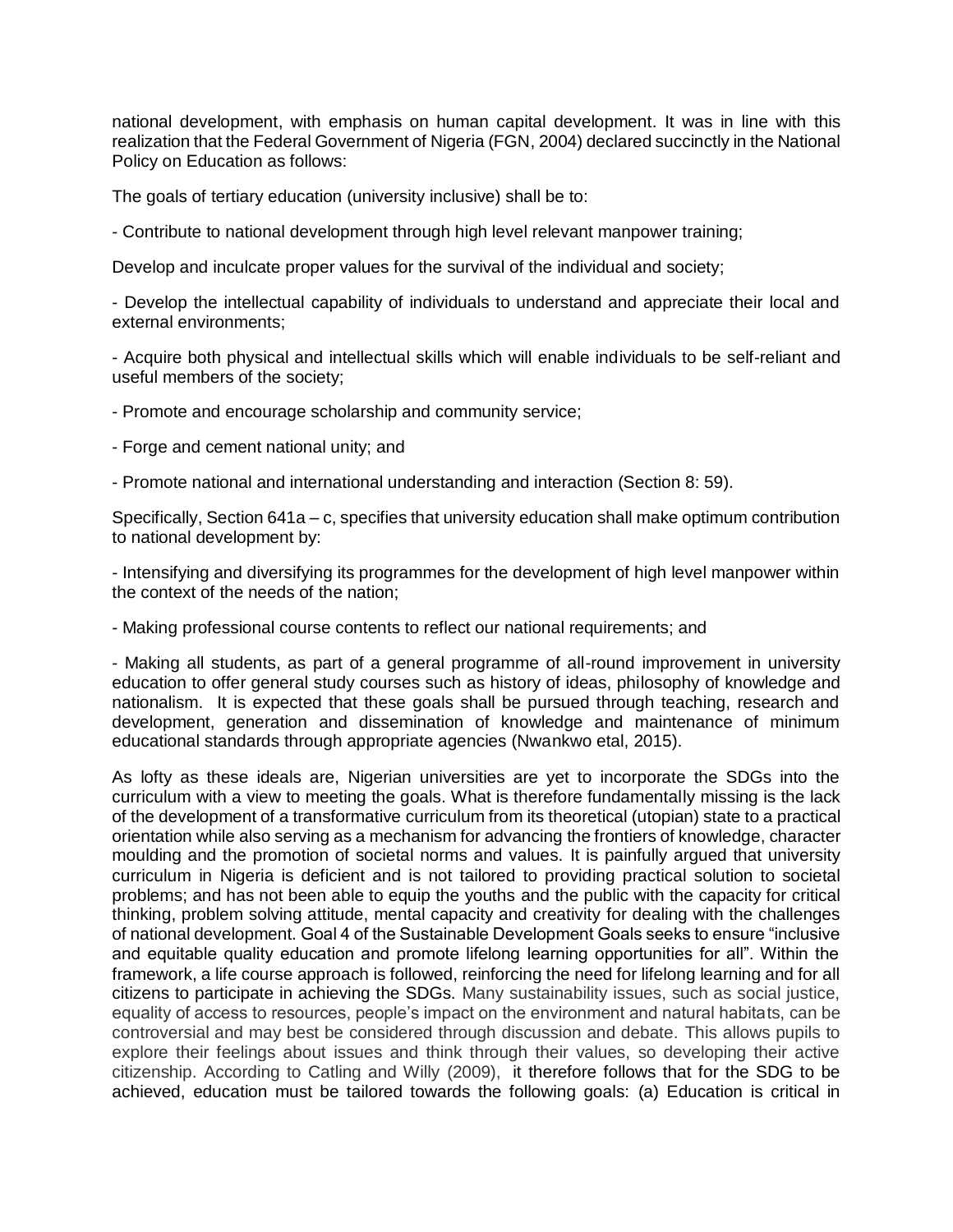shaping individual and collective knowledge, skills, values and attitudes to enable people to move along pathways towards sustainable development, and a catalyst for development itself; (b) It is a key determinant of social and economic transformation, and an essential precursor to peace, tolerance and sustainability; and It equips learners of all ages with the knowledge, skills, values and attitudes needed to be responsible global citizens, such as respect for human rights, gender equality and environmental sustainability.



Plan is underway to integrate SDG into curriculum

Chart 7: The chart above shows that Nigeria universities have no plan to integrate SDGs into **Curriculum**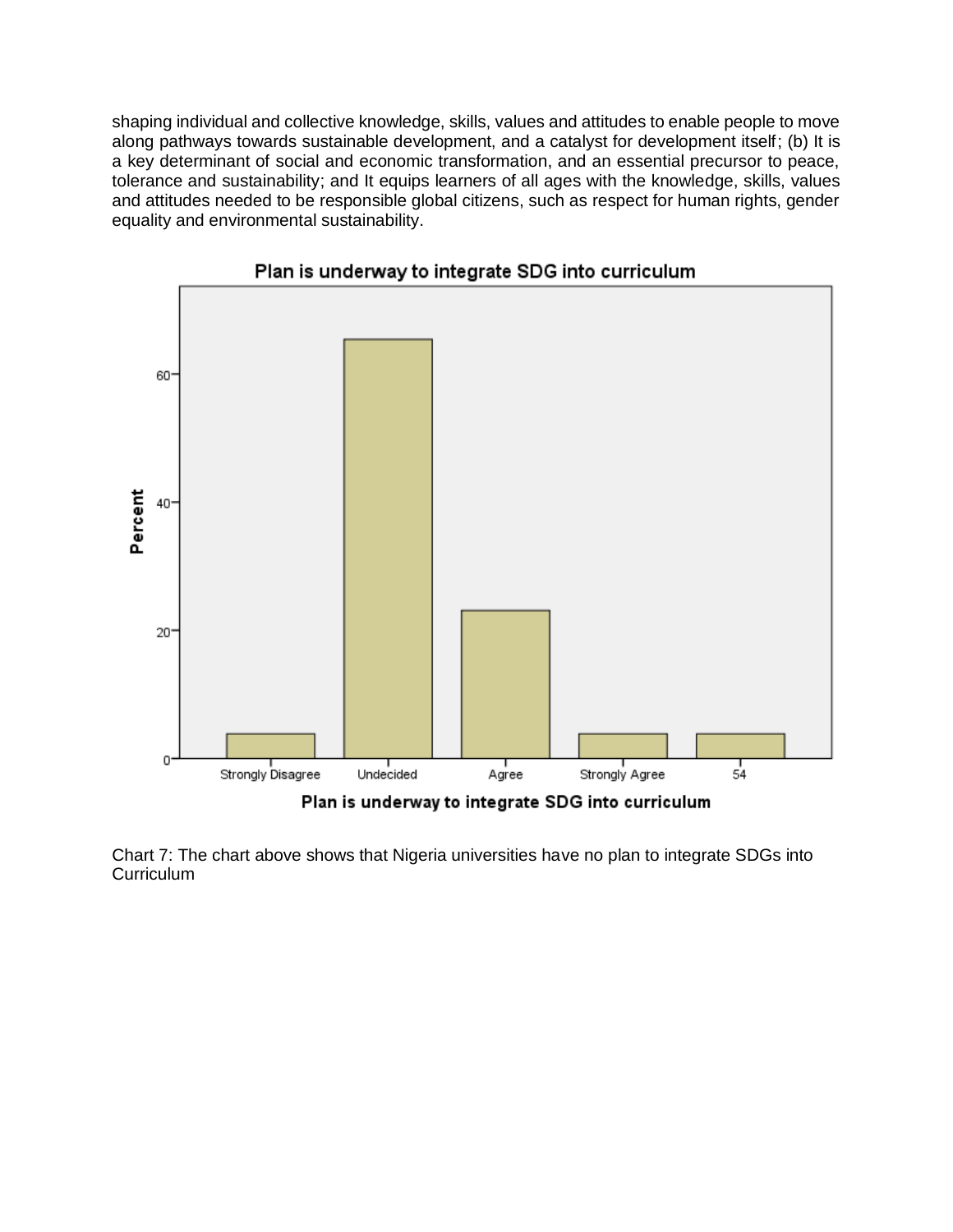

Chart 8: The chart above shows that Governments at federal, state and local government should take full responsibility for implementing SDGs

# Governments, at federal, state and local government, should take full<br>responsibility for implementing SDG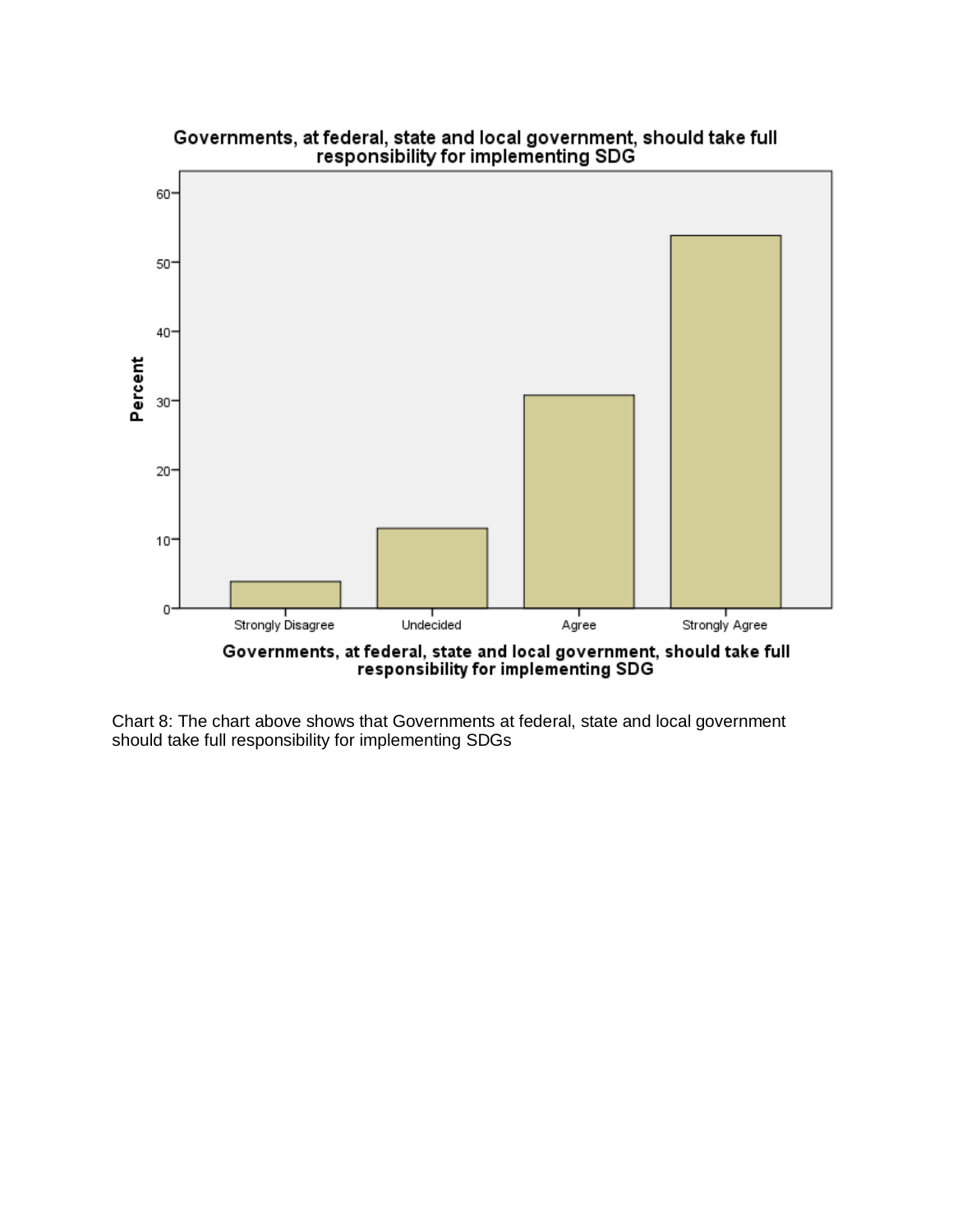

Raising future leaders is a major way of implementingSDG

Chart 9: The chart above shows that the Nigeria universities agree to the fact that raising future leaders is a major way of implementing SDGs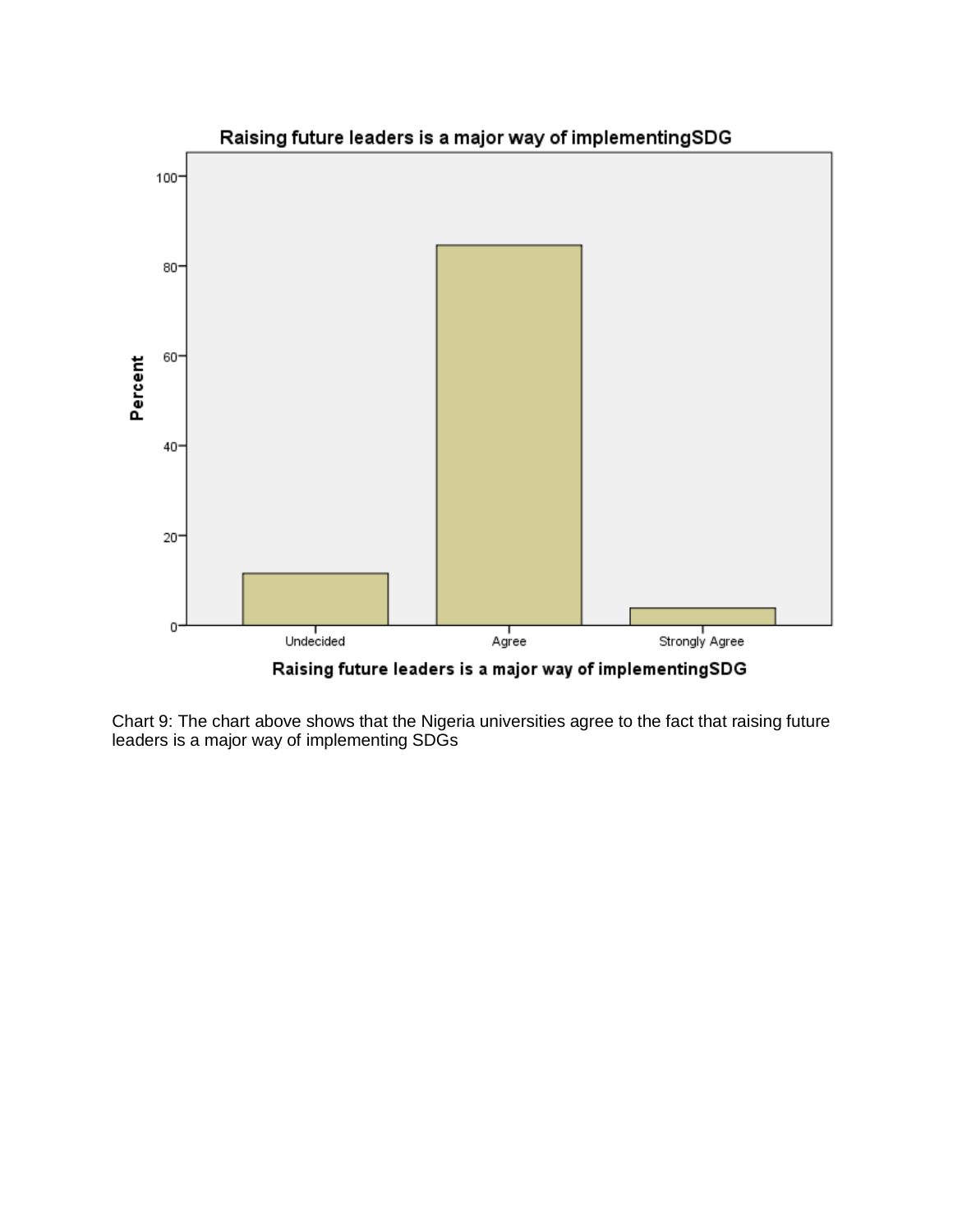#### **8.0 Linkage with communities, foreign universities and international organizations**

88.5% of the Universities believe that linkages with communities, foreign Universities and international organizations are very fundamental to the achievement of the SDGs. While Universities are busy fostering exchange programmes and linkages with their foreign counterparts, collaboration for the sole purpose of implementing the SDGs has been lacking based on the survey. Financial resources, knowledge resources and critical expertise are required in the implementation of the SDGs. Nigerian Universities are bedeviled with the problem of paucity of financial resources. The situation is exacerbated by the fact that of the available financial resources that are available, no budgetary provision is made for linkages and collaboration on SDG implementation. Traditionally, Universities are charged with the responsibility of learning and research, but with the dynamics of national and global challenges, Universities are expected to go beyond their traditional role of learning and research and make significant contribution to champion the course of community development. What is required is exchange of knowledge, learning, adoption and adaption of methods and procedures in order to galvanize a critical mass of experts and researchers who would be dedicated to solving societal problems and charting the way forward through the enunciation of policy measures and implementation, with the government providing the financial wherewithal, social and political will. Universities are engaging with renowned international institutions, governments and community members. However, with few exceptions, these interactions are often ad-hoc, short-lived (e.g. for a project) or unsustainable (e.g. based on memoranda of understanding). They are not publicized as clearly, broadly and directly as needed, with unclear portals of access for governments and communities into universities. The situation is exacerbated in Low- and Middle-Income Countries, where universities are grappling with the challenges of expanding research and academic capacity and fostering quality, while maintaining equitable access and relevance to economy and policy-making (Schendel R, McCowan T., 2016). In many instances, governments are not aware of the large and relevant knowledge base and expertise residing within universities, and academics do not perceive governments as partners in or users of their knowledge. Consequently, the potential of each partner is not being harnessed to the fullest (El-Jardali F, Jamal D, Ataya N, Jaafar M, Raouf S, Matta C, et al, 2011).

Achieving SDGs through partnership and linkages requires institutionalizing structures, developing strategies and developing sustainable framework of action which would require Universities, governments and communities to pull their resources together, develop capacity, skills and data gathering for the purpose of meeting the challenges posed by the SDGs. The SDGs provide a unique opportunity for universities and the scientific community in general to reinterpret institutional strategies and determine the structures and mechanisms needed to strengthen engagement with governments and communities. Nigerian Universities are bedeviled by the problem of infrastructure and institutional sustainability. For instance, Nigerian Universities have problems of infrastructure, governance, access, accountability and leadership. A collaborative governance structure would enhance opportunities for exchange and integration across both portfolios – advances needed to address the SDGs.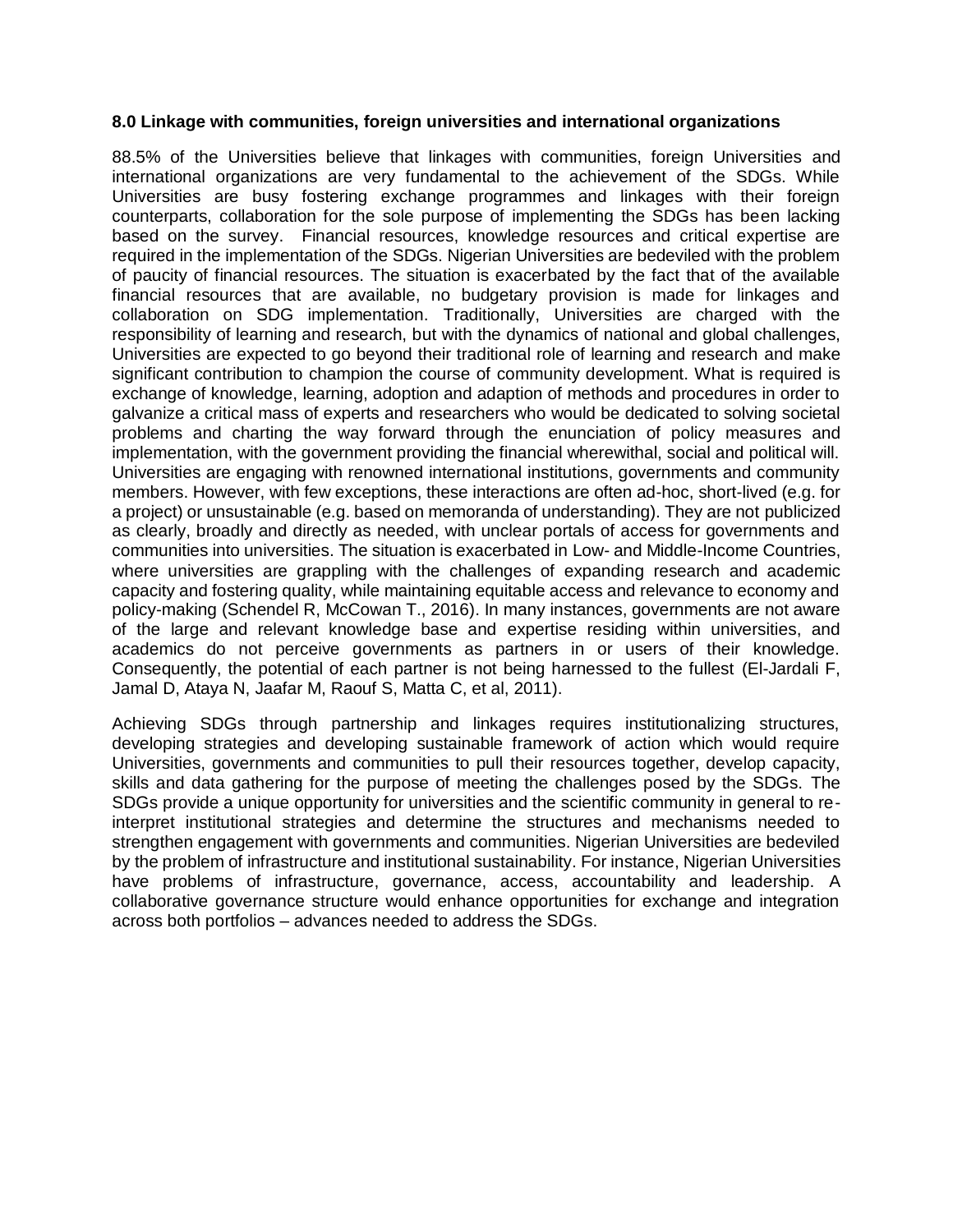

Linkages and partnership are necessary for the implementation of SDG

Chart 10: The chart above shows that Nigerian universities agree that linkages and partnerships are needed for the implementation of SDGs

## **9.0 Conclusion**

The Nigerian higher education system is inundated with debilitating challenges which limit its capacity to accelerate the achievement of the SDGs. It is business as usual because there is no research orientation to achieve the SDGs. Nigerian Universities are also not prepared to review the curriculum for the achievement of the SDGs. Besides this, strategic plans are yet to be developed as a framework of action for the achievement of the SDGs. There is also apathy in the creation of awareness and the dissemination of information to communities, students and the public about the SDGs and the imperative of achieving it. Moreover, there are no linkages with local research institutes, companies and foreign Universities and international agencies on the need to achieve the SDGs as sustainable framework for poverty eradication, increased access to education and better service delivery.

#### **10.0 Recommendations**

The prospects of achieving the SDGs are bright only if the Universities can put their acts together and show commitment to the betterment through adequate social responsibility to the lives of the citizens around them. The paper recommends a paradigm shift, both in terms of curriculum